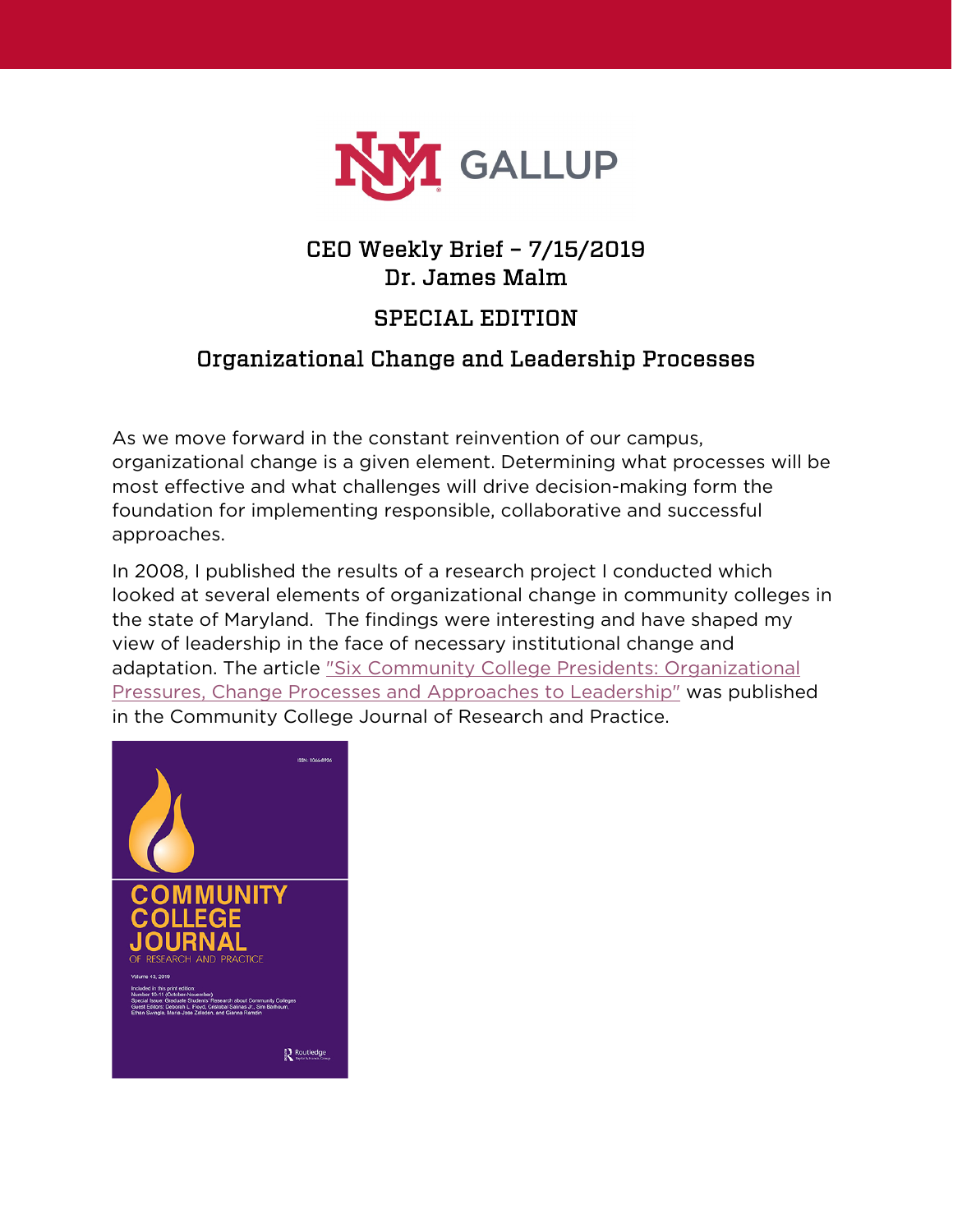As any of you who have had articles published well know, it is always gratifying when you are cited in another's work. Not long ago, I was made aware of two dissertations where my article was recently referenced. The first, by Doctorate of Education candidate Matthew Todd Jordan of the University of California-Los Angeles, looks at the role of collaboration in a community college regarding enrollment management.

The second, by Doctorate of Education candidate Bharadwaj S. Hegde of the University of Southern California, considers the influence of leadership on completion rates at community colleges.

Please click below to add these two works to your summer reading list.

| UNIVERSITY OF CALIFORNIA                                |
|---------------------------------------------------------|
| Los Angeles                                             |
|                                                         |
|                                                         |
|                                                         |
|                                                         |
| Enrollment Management and Distributive Leadership       |
| in a California Community College                       |
|                                                         |
|                                                         |
| A dissertation submitted in partial satisfaction of the |
| requirements for the degree Doctor of Education         |
|                                                         |
| by                                                      |
|                                                         |
| Matthew Todd Jordan                                     |
|                                                         |
|                                                         |
| 2019                                                    |
|                                                         |
|                                                         |
|                                                         |
|                                                         |